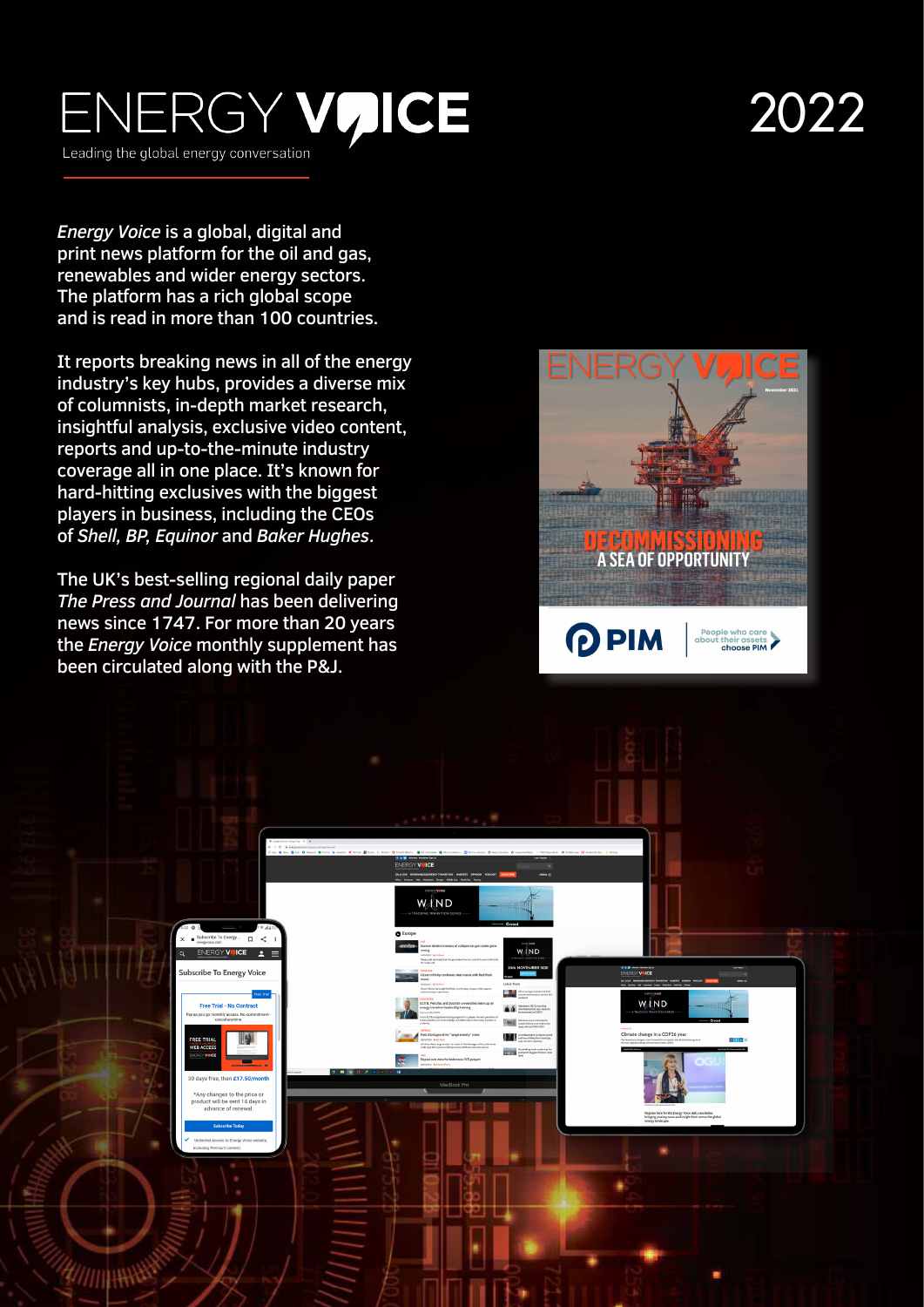## ENERGY VUICE

| <b>JANUARY</b><br>2022  | <b>SCOTWIND</b>                                                                                                                                                                                                                                                                                                                                                                                                                               |
|-------------------------|-----------------------------------------------------------------------------------------------------------------------------------------------------------------------------------------------------------------------------------------------------------------------------------------------------------------------------------------------------------------------------------------------------------------------------------------------|
|                         | With awards for the hotly-contested ScotWind leasing round just<br>around the corner, we look at the runners and riders and the<br>potential economic boost to Scotland from offshore wind.                                                                                                                                                                                                                                                   |
| <b>FEBRUARY</b><br>2022 | <b>OFFSHORE EUROPE/SUBSEA</b>                                                                                                                                                                                                                                                                                                                                                                                                                 |
|                         | The show must go on! As both Offshore Europe and Subsea<br>Expo kick off at the P&J Live (in person!) this month, we speak to<br>the industry's big hitters and dive into the potential of the Blue<br>Economy for the north-east.                                                                                                                                                                                                            |
| <b>MARCH</b><br>2022    | <b>SOUTHERN NORTH SEA</b>                                                                                                                                                                                                                                                                                                                                                                                                                     |
|                         | As a mixed energy centre, the southern North Sea (SNS) is<br>leading the energy transition for the UK, with wind farms rubbing<br>shoulders with significant gas production. These projects and<br>advancements will be on show at the SNS conference in Norwich<br>(March 2/3)                                                                                                                                                               |
|                         | Special focus: Next Gen Energy/reskilling for the Energy Transition                                                                                                                                                                                                                                                                                                                                                                           |
| <b>APRIL</b><br>2022    | FINANCE, INVESTMENT AND M&A FOCUS                                                                                                                                                                                                                                                                                                                                                                                                             |
|                         | At the start of the new tax year, we explore the evolving financial<br>landscape of the energy sector. Whose got the cash and where<br>are they likely to spend it?                                                                                                                                                                                                                                                                           |
| <b>MAY</b><br>2022      | <b>NORTH AMERICA/OTC</b>                                                                                                                                                                                                                                                                                                                                                                                                                      |
|                         | The Gulf of Mexico is a booming market and, post-covid, oilfield<br>technology company CEOs, lawyers and accountants will make<br>the trip across the Atlantic to Houston from Aberdeen for their<br>annual pilgrimage to OTC. They will be showcasing new tools<br>and gadgets, making deals and perhaps playing some golf.<br>But will they find a US energy market in robust condition and<br>brimful of opportunities? (OTC May $2 - 5$ ) |
|                         |                                                                                                                                                                                                                                                                                                                                                                                                                                               |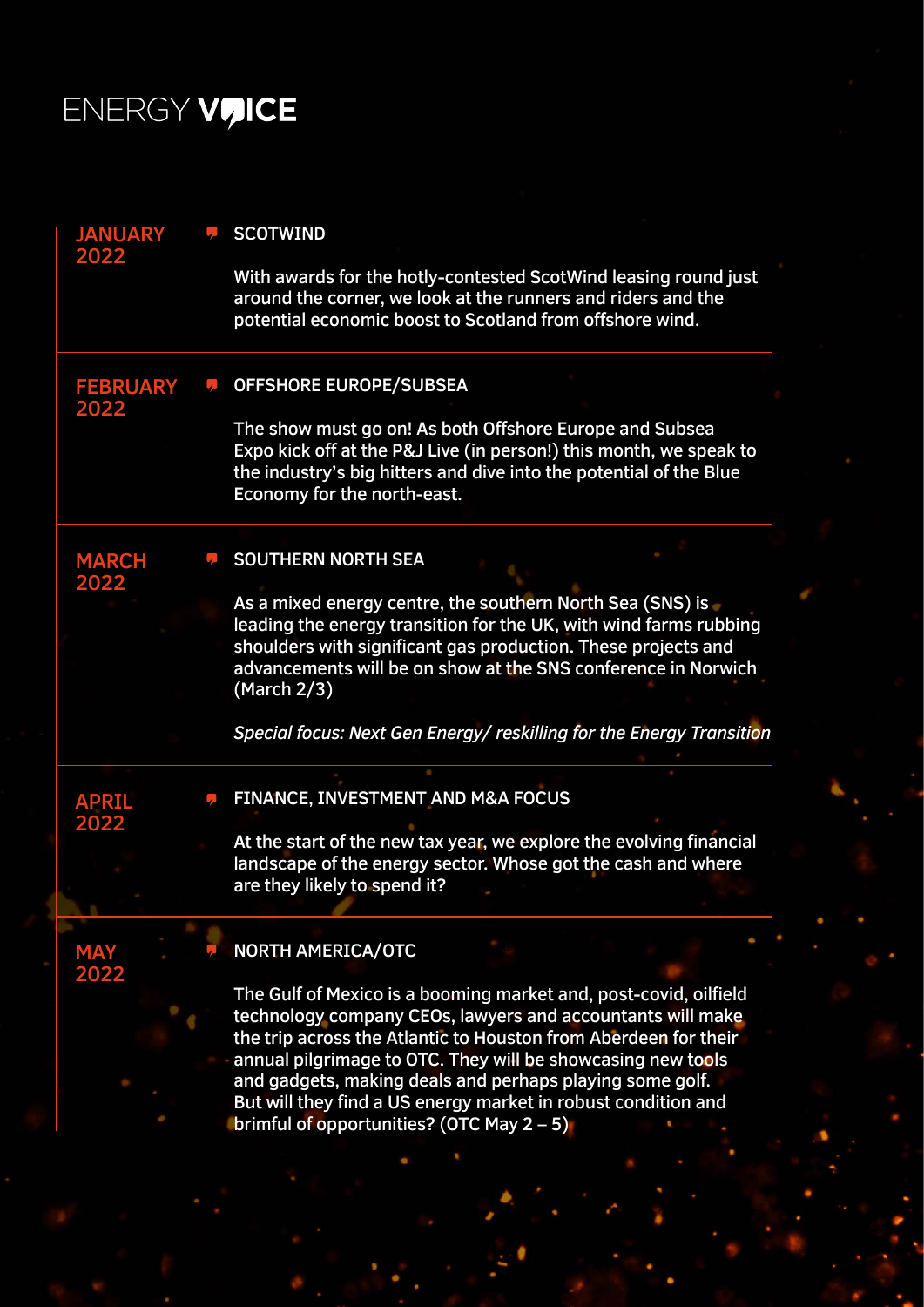## ENERGY VUICE

| <b>JUNE</b>              | <b>CCUS/HYDROGEN</b>                                                                                                                                                                                                                                                  |
|--------------------------|-----------------------------------------------------------------------------------------------------------------------------------------------------------------------------------------------------------------------------------------------------------------------|
| 2022                     | As investment in hydrogen and CCUS heats up, we look at the<br>major projects underway in the UK and overseas to bolster the<br>burgeoning market.                                                                                                                    |
|                          | <b>Special focus: Battery storage</b>                                                                                                                                                                                                                                 |
| <b>JULY</b><br>2022      | <b>SAFETY CHECK-UP</b>                                                                                                                                                                                                                                                |
|                          | With the industry now back up and running having sustained the<br>impact of Covid-19, what has been the lasting legacy of the virus<br>on safety operations offshore?                                                                                                 |
| <b>AUGUST</b><br>2022    | <b>NORWAY/ONS</b>                                                                                                                                                                                                                                                     |
|                          | (August 29th - September 1st)                                                                                                                                                                                                                                         |
|                          | In the run-up to biennel ONS Conference in Stavanger, we get<br>the lowdown on the health of Norway's energy sector. The Nordic<br>country is often credited with being ahead of the curve compared<br>to the UK, so what can we learn from our North Sea neighbours. |
| <b>SEPTEMBER</b><br>2022 | <b>FUTURE NORTH SEA</b>                                                                                                                                                                                                                                               |
|                          | The future of upstream oil and gas development is no longer clear<br>for the North Sea. The policy of maximising economic recovery<br>has now been counterbalanced by the UK Government's 2050 net<br>zero target. But while renewables account for a rapidly growing |
|                          | slice of the energy mix, oil & gas demand continues to grow on<br>the back of the post-Covid economic boom.                                                                                                                                                           |
|                          | <b>Special focus: Tech showcase</b>                                                                                                                                                                                                                                   |
| <b>OCTOBER</b><br>2022   | D&I                                                                                                                                                                                                                                                                   |
|                          | It could be argued it is long overdue, but the oil and gas<br>industry is more engaged than ever in addressing Diversity &<br>Inclusion (D&I) parity within the sector. Where are efforts being<br>concentrated, and what needs more of a laser focus?                |
|                          |                                                                                                                                                                                                                                                                       |